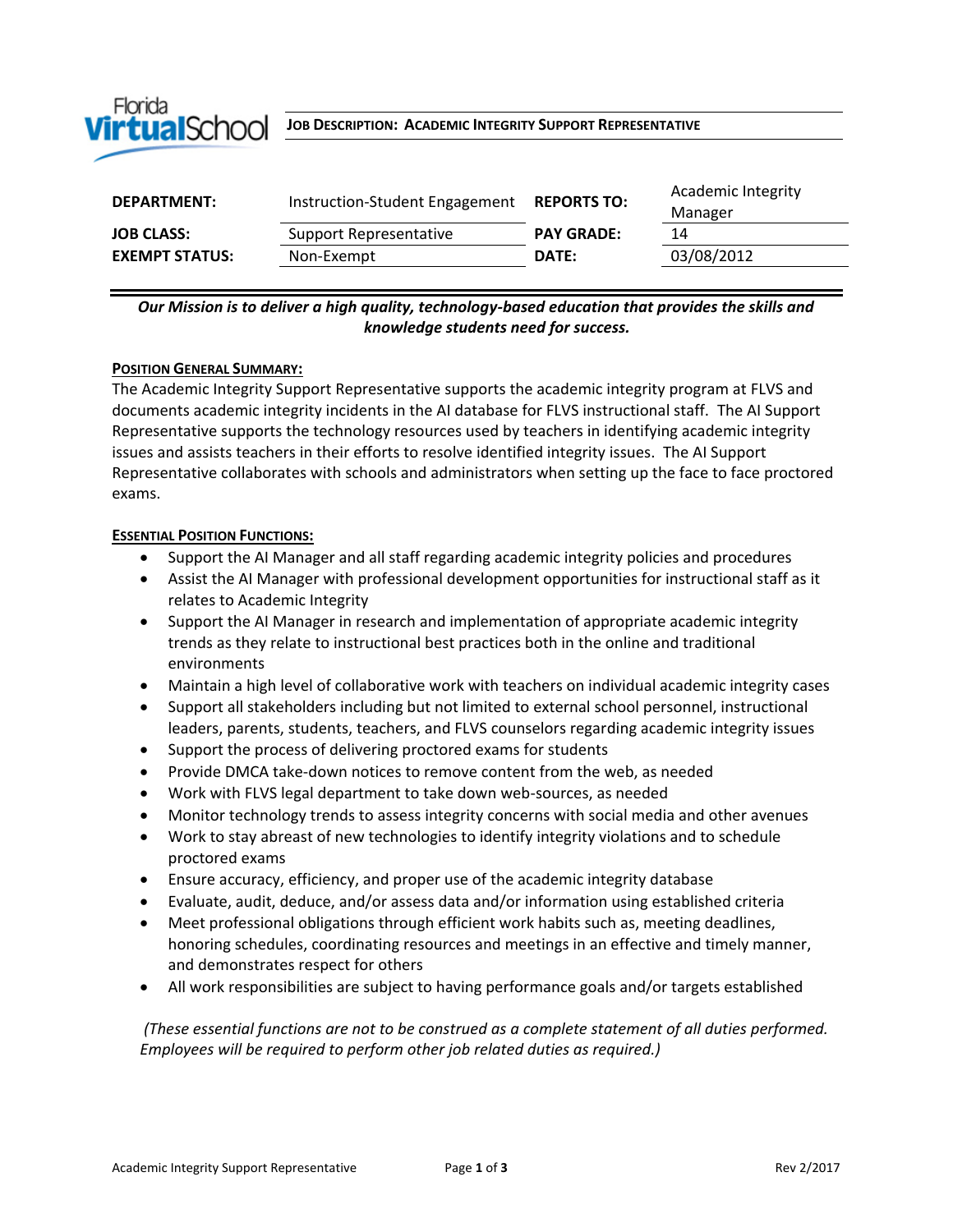### **MINIMUM REQUIREMENTS:**

### *Education/Licensure/Certification:*

Associate's degree; or equivalent combination of education and relevant experience

# *Experience:*

One year experience working in education, preferably working in VSA and the FLVS LMS

### *Knowledge, abilities and skills:*

- Strong knowledge of customer service
- Knowledge of VSA administration
- Knowledge of the basic principles of the credit production process
- Ability to prioritize tasks and meet aggressive deadlines
- Strong written and verbal communication skills
- Ability to exercise independent judgment to adopt or modify methods and standards to meet variations in assigned objectives

#### **CORE COMPETENCIES FOR SUCCESS:**

| <b>COMMUNICATION SKILLS</b>                                   | <b>CUSTOMER FOCUS</b>                                            |
|---------------------------------------------------------------|------------------------------------------------------------------|
| Clearly and effectively conveys and/or presents information   | Prioritizes customers (internal and external) and their needs    |
| verbally; summarizes what was heard to mitigate               | as primary and is dedicated to meeting their expectations;       |
| miscommunication; Shares ideas and perspectives and           | Develops and maintains customer relationships; builds            |
| encourages others to do the same; Informs others involved in  | credibility and trust; Quickly and effectively solves customer   |
| a project of new developments; Disseminates information to    | problems; Provides prompt, attentive service in a cheerful       |
| other employees, as appropriate; Effectively uses multiple    | manner; adapts to changing information, conditions or            |
| channels to communicate important messages; Keeps             | challenges with a positive attitude; Incorporates customer       |
| supervisor well informed about progress and/or problems in a  | feedback into delivery of service to provide the best experience |
| timely manner; Writes in a clear, concise, organized and      | possible for the customer; Actively promotes FLVS in             |
| convincing way for a variety of target audiences; The written | community by serving as a FLVS ambassador or volunteer           |
| message is consistently error-free; The written message has   |                                                                  |
| the desired effect on the target audience                     |                                                                  |
| <b>INTERPERSONAL SKILLS</b>                                   | FUNCTIONAL / TECHNICAL EXPERTISE                                 |
| Relates well with others; Treats others with respect; Shares  | Has the skills, abilities, knowledge and experience to be        |
| views in a tactful way; Demonstrates diplomacy by             | successful in functional area of expertise; Dedicates time and   |
| approaching others about sensitive issues in non-threatening  | energy to keeping abreast of the latest information related to   |
| ways; Considers and responds appropriately to the needs,      | area of expertise and technology; Picks up on technology         |
| feelings and capabilities of others; Fosters an environment   | quickly; Does well in technical courses and seminars; Produces   |
| conducive to open, transparent communication among all        | high quality work in organized and timely fashion                |
| levels and positions; Takes the initiative to get to know     |                                                                  |
| internal and external customers                               |                                                                  |
|                                                               |                                                                  |

# **INDIVIDUAL CONTRIBUTOR COMPETENCIES FOR SUCCESS:**

| PEER RELATIONSHIPS                                                                                                          | <b>CREATIVITY</b>                                                                                                          |
|-----------------------------------------------------------------------------------------------------------------------------|----------------------------------------------------------------------------------------------------------------------------|
| Finds common ground and solves problems for the good of all;                                                                | Comes up with a lot of new and unique ideas; Easily makes                                                                  |
| Can represent his/her own interests and yet be fair to other                                                                | connections among previously unrelated notions; Tends to be                                                                |
| groups; Solves problems with peers with minimal "noise"; Is<br>seen as a team player and is cooperative; Easily gains trust | seen as original and value-added in brainstorming sessions;<br>Takes calculated risks; Is not afraid to try new things and |
| and support peers; Encourages collaboration; Is candid with                                                                 | potentially "fail fast"                                                                                                    |
|                                                                                                                             |                                                                                                                            |
| peers                                                                                                                       |                                                                                                                            |